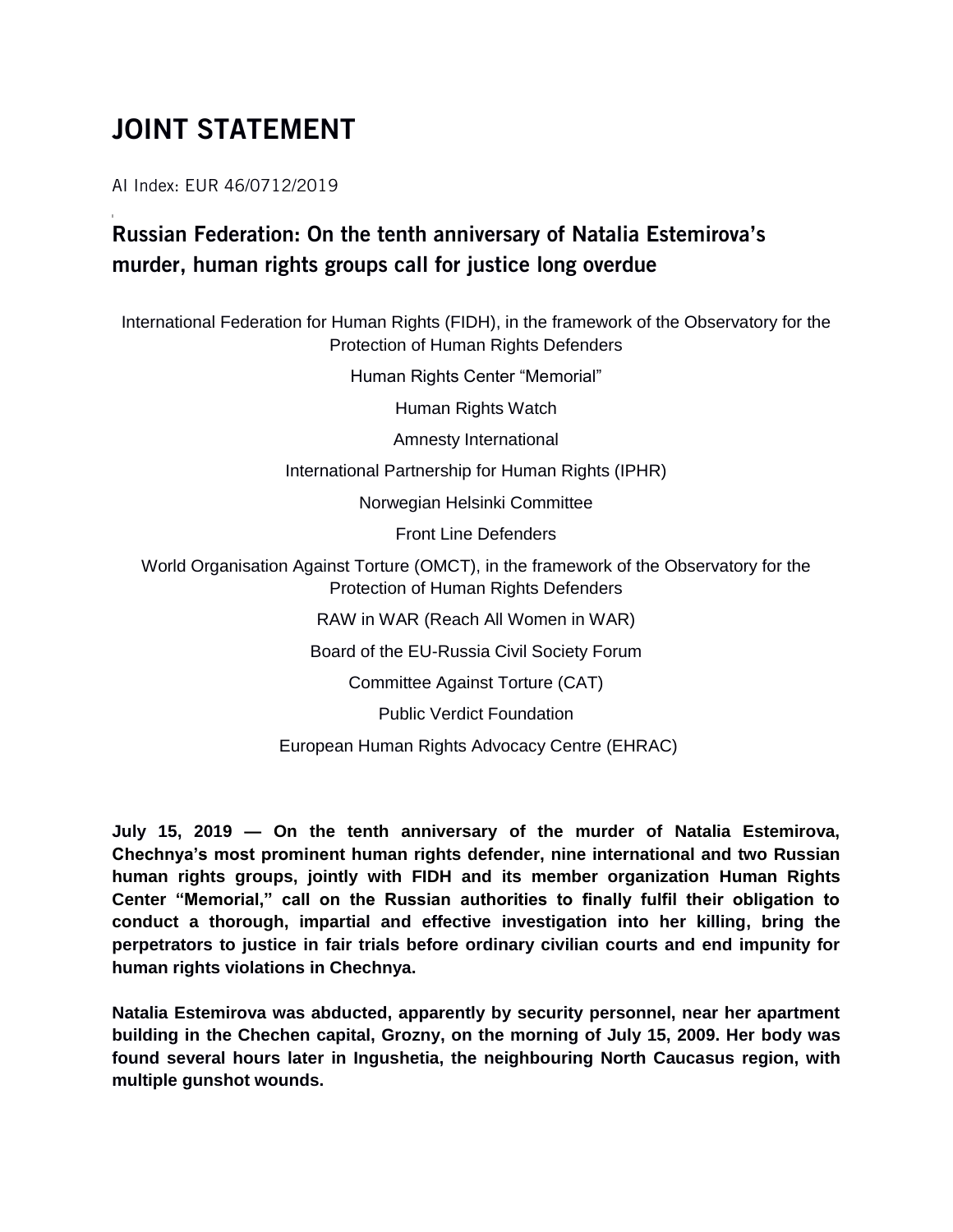From the early nineties, Natalia Estemirova fearlessly fought injustice in Chechnya. At the start of the second Chechen war in autumn 1999, she began working with Human Rights Center "Memorial" and soon became one of its leading activists. She fearlessly documented egregious abuses, first by the Russian military and police and later, by local Chechen security personnel. Her work brought many atrocities to light, including the Russian ballistic missiles strike on Chechnya's capital, Grozny, killing over 100 civilians in October 1999, the massacre of dozens of civilians in the Chechen village of Novye Aldy in February 2000, and enforced disappearances, torture, extra-judicial killings, and punitive house-burnings by Chechen law enforcement and security agencies in 2007-2009.

In 2008, after she spoke out against the headscarf requirement imposed on women by Chechen authorities, the head of Chechnya, Ramzan Kadyrov, personally threatened her. She also received indirect threats on several occasions, including in the days leading up to her murder. In the last weeks of her life, Estemirova investigated and publicized particularly sensitive cases of abuses by Chechen security officials, including the public execution of Rizvan Albekov in the village of Akhkinchu-Borzoy on July 7, 2009.

Natalia Estemirova's brave work was recognized and celebrated through several high-profile awards. She received the "Right to Life" award from the Swedish Parliament in 2004 and the European Parliament's Robert Schuman medal in 2005. In 2007, she received Human Rights Watch's annual award for extraordinary activism. After the murder of her friend, Anna Politkovskaya in 2006, Estemirova was awarded the first RAW in WAR Anna Politkovskaya Award, established in honour of the murdered Russian journalist.

In January 2010, the Investigative Committee of the Russian Federation, the country's chief investigation agency, stated that the murder was carried out by an insurgent, Alkhazur Bashaev, who had been killed by the time of the announcement. The Investigative Committee said that Bashaev supposedly committed the crime because Estemirova had implicated him as a recruiter of insurgents. Later, a different official explanation emerged; Bashaev allegedly murdered Estemirova to discredit the government of the Russian Federation and Chechen authorities on the eve of a meeting between Russia's then-President Dmitry Medvedev and German Chancellor Angela Merkel. This conclusion, backed by testimonies obtained from former insurgents serving long prison terms, was neither reliable nor convincing.

In 2011, FIDH, Novaya Gazeta and Human Rights Center "Memorial["](https://www.fidh.org/en/region/europe-central-asia/russia/chechnya/Two-Years-After-the-Murder-of,10278) [emphasizedhttps://www.fidh.org/en/region/europe-central-asia/russia/chechnya/Two-Years-](https://www.fidh.org/en/region/europe-central-asia/russia/chechnya/Two-Years-After-the-Murder-of,10278)[After-the-Murder-of,10278](https://www.fidh.org/en/region/europe-central-asia/russia/chechnya/Two-Years-After-the-Murder-of,10278) in [https://www.fidh.org/en/region/europe-central](https://www.fidh.org/en/region/europe-central-asia/russia/chechnya/Two-Years-After-the-Murder-of,10278)[asia/russia/chechnya/Two-Years-After-the-Murder-of,10278t](https://www.fidh.org/en/region/europe-central-asia/russia/chechnya/Two-Years-After-the-Murder-of,10278)heir in ioint report [thathttps://www.fidh.org/en/region/europe-central-asia/russia/chechnya/Two-Years-After-the-](https://www.fidh.org/en/region/europe-central-asia/russia/chechnya/Two-Years-After-the-Murder-of,10278)[Murder-of,10278](https://www.fidh.org/en/region/europe-central-asia/russia/chechnya/Two-Years-After-the-Murder-of,10278) the inconsistencies in the official version gave grounds to believe that a coverup version of the events had been created to avoid investigating possible official involvement in the killing, including that of Chechen security officials. On September 20, 2011, Natalia Estemirova's relatives lodged a complaint to the European Court of Human Rights about the lack of effective investigation into her murder. The case is pending.